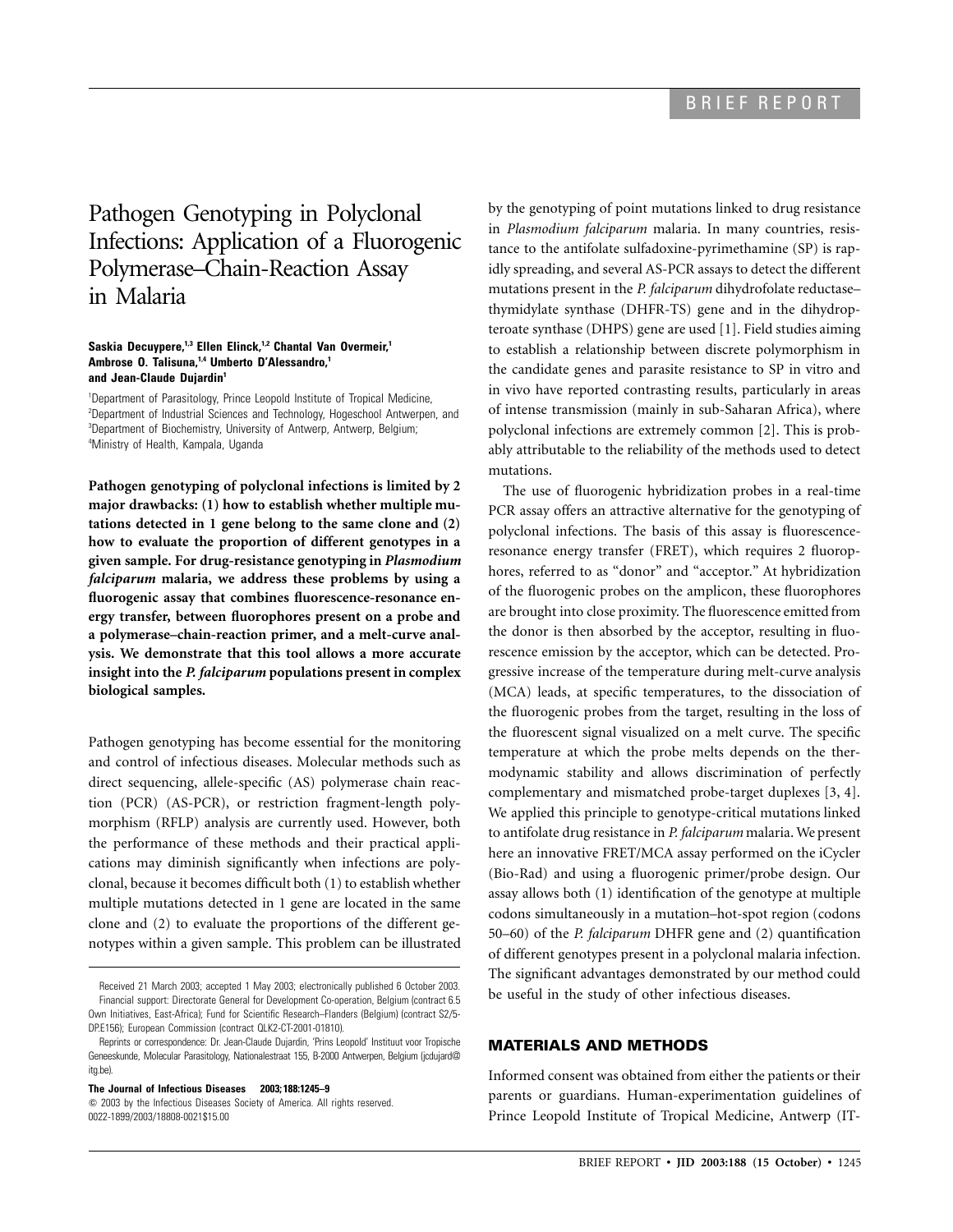**Table 1. Detection of genotype of dihydrofolate reductase, by sequencing and fluorescence-resonance energy transfer/ melt-curve analysis.**

|                     | Sequence, codons 49-60 <sup>a</sup> |            |            |            |            |            |            |     |            |            |            |        |          | Meltina<br>temperature, °C |  |
|---------------------|-------------------------------------|------------|------------|------------|------------|------------|------------|-----|------------|------------|------------|--------|----------|----------------------------|--|
| Sample              | 49                                  | 50         | 51         | 52         | 53         | 54         | 55         | 56  | 57         | 58         | 59         | 60     | Observed | Predicted                  |  |
| FR-3D7 <sup>b</sup> | $5' - A$                            | <b>TGT</b> | <b>AAT</b> | <b>TCC</b> | <b>CTA</b> | GAT        | <b>ATG</b> | AAA | <b>TAT</b> | TП         | <b>TGT</b> | $G-3'$ | 62.4     | 63.8                       |  |
| N <sub>15</sub>     | $5'$ A                              | <b>TGT</b> | TAT        | <b>TCC</b> | <b>CTA</b> | <b>GAT</b> | <b>ATG</b> | AAA | TAT        | TП         | <b>TGT</b> | $G_3'$ | 59.4     | 61.1                       |  |
| N <sub>5</sub>      | $5'$ A                              | <b>TGT</b> | ATT        | <b>TCC</b> | <b>CTA</b> | <b>GAT</b> | <b>ATG</b> | AAA | TAT        | TП         | <b>TGT</b> | $G_3'$ | 58.3     | 60.0                       |  |
| FR-50               | $5'$ A                              | <b>CGT</b> | ATT        | <b>TCC</b> | <b>CTA</b> | <b>GAT</b> | <b>ATG</b> | AAA | TAT        | 111        | <b>TGT</b> | $G_3'$ | 57.6     | 56.1                       |  |
| FR-V1S              | $5'$ A                              | TGT        | ATT        | <b>TCC</b> | <b>CTA</b> | GAT        | <b>ATG</b> | AAA | TAT        | TП         | <b>CGT</b> | $G_3'$ | 53.7     | 55.2                       |  |
| N <sub>11</sub>     | $5'$ A                              | <b>TGT</b> | ATT        | <b>TCC</b> | <b>CTA</b> | <b>GAT</b> | <b>ATG</b> | AAA | TAT        | TП         | <b>CGT</b> | $G_3'$ | 53.7     | 55.2                       |  |
| N <sub>13</sub>     | $5'$ A                              | <b>TGT</b> | ATT        | <b>TCC</b> | <b>CTA</b> | <b>GAT</b> | <b>ATG</b> | AAA | TAT        | TTT        | <b>CGT</b> | $G_3'$ | 53.7     | 55.2                       |  |
| N7                  | $5'$ A                              | <b>TGT</b> | ATT        | <b>TCC</b> | <b>CTA</b> | <b>GAT</b> | <b>ATG</b> | AAA | TAT        | <b>TTC</b> | <b>TGT</b> | $G_3'$ | 52.8     | 55.8                       |  |
| N <sub>2</sub>      | $5'$ A                              | <b>TGT</b> | ATT        | <b>TCC</b> | <b>CTA</b> | GAT        | <b>GTG</b> | AAA | TAT        | TП         | <b>CGT</b> | $G_3'$ | 51.6     | 52.9                       |  |
| N <sub>4</sub>      | $5'$ A                              | <b>CGT</b> | ATT        | <b>TCC</b> | <b>CTA</b> | GAT        | <b>GTG</b> | AAA | TAT        | TП         | <b>CGT</b> | $G_3'$ | 51.3     | 47.4                       |  |

**NOTE.** Six genotypes were defined on the basis of significant and reproducible (interexperiment SD, <0.4°C) differences in  $T_m$ : 62.4°C (wild type), 59.4°C (1 mutated base, at codon 51 [TAT]), 57.6°C–58.3°C (1 mutated base, at codon 51 [ATT]), 53.7°C (2 mutated bases, at codons 51 [ATT] and 59 [CGT]), 52.8C (2 mutated bases, at codons 51 [ATT] and 58 [TTC]), and 51.3C–51.6C (3 mutated bases, at codons 51 [ATT], 55 [GTG], and 59 [CGT]).

 $a$  Base mutations (determined on the basis of sequencing results) are underlined.<br>
b Wild type.

MA) were followed. Ethical clearance was obtained from the research-ethics committee at ITMA and from the Uganda National Council for Science and Technology.

Plasmids containing a DHFR insert with a known genotype were obtained from MR4/American Type Culture Collection. FR-3D7, with the genotype 50 Cys (TGT)–51 Asn (AAT)–59 Cys (TGT), was used as the wild-type control, and FR-V1S, with the genotype 50 Cys (TGT)–51 Ile (ATT)–59 Arg (CGT), was used as the mutant control. A third plasmid, FR-50, with the genotype 50 Arg (CGT)–51 Ile (ATT)–59 Cys (TGT), also was used to evaluate FRET/MCA.

Field samples were obtained in the frame of a malariometric cross-sectional survey performed in Uganda during September– December 1999. Duplicate thick and thin blood films were collected for parasitological examination. The presence of *P. falciparum* in peripheral blood was determined by microscopic examination of 200 fields, with a  $\times$  100 oil-immersion objective. For molecular analysis, a blood sample from each individual was collected onto 3M Whatman filter paper, stored at room temperature in an individual zip-lock dry polyethylene bag, and extracted as described elsewhere [5].

The primer/probe tandem used in FRET was specifically designed to achieve a melting temperature  $(T<sub>m</sub>)$  difference between the most prevalent genotypes (51A-59T, 51T-59T, and 51T-59C), as calculated by Meltcalc (developed by E. Schütz and N. von Ashen and available at http://www.meltcalc.com/) [6]. The probe (5 -CACAAAAATATTTCATATCTAGGGAA-TTACAT-3 ) complements the wild-type antisense strand of the PCR product and was labeled, with FAM, at the  $3'$  end. The sense primer (5 -GGAAATAAAGGAGTATTACAATGGA-

AA-3 ) was labeled, with ROX, at a position 6 nt from the 3 end, so that extension of the primer during PCR would not be obstructed. A point mutation,  $C \rightarrow A$ , at a position 8 nt from the 3' end, was introduced to avoid formation of primer dimers. The reverse primer (5 -TATAAACATCTTCATCAAAATCTTC- $3'$ ) was chosen so as to have a  $T<sub>m</sub>$  similar to that used for the forward primer and to avoid formation of primer dimers. Primers and probe were synthesized by Eurogentec.

The target strand to which the FAM-labeled probe binds was produced in excess by an asymmetric PCR. Reaction mixtures of 50  $\mu$ L, containing 1  $\mu$ L of primary PCR product resulting from amplification with AMP1 and AMP2 [5],  $1 \times iQ$  supermix (Bio-Rad), sense primer (500 nmol/L), and antisense primer (100 nmol/L), were made. PCR conditions were as follows: initial denaturation for 5 min at  $94^{\circ}$ C, followed by 35 cycles with denaturation for 30 s at 95 $^{\circ}$ C, annealing for 1 min at 52 $^{\circ}$ C, extension for 1 min at  $72^{\circ}$ C, and a final extension for 8 min at 72°C. The probe was added immediately after amplification, in a final concentration of 160 nmol/L

The iCycler was used to perform the MCA, with a 490/20X FAM excitation filter and a 620/30M ROX emission filter. Because of the unusual filter combination, well factors had to be taken into account before MCA was performed. These factors are used by the system to compensate for any system or pipetting nonuniformity, in order to optimize postrun data analysis. Well factors were taken into account by means of an external 96-well plate containing 50  $\mu$ L of 1× external-well solution (Bio-Rad) in each well. The MCA protocol consisted of 2 steps: (1) 1 min at  $94^{\circ}$ C and (2) 110 repeated heatings (each for 30 s), starting at  $48^{\circ}$ C and with increments of 0.3 $^{\circ}$ C. Change in fluorescence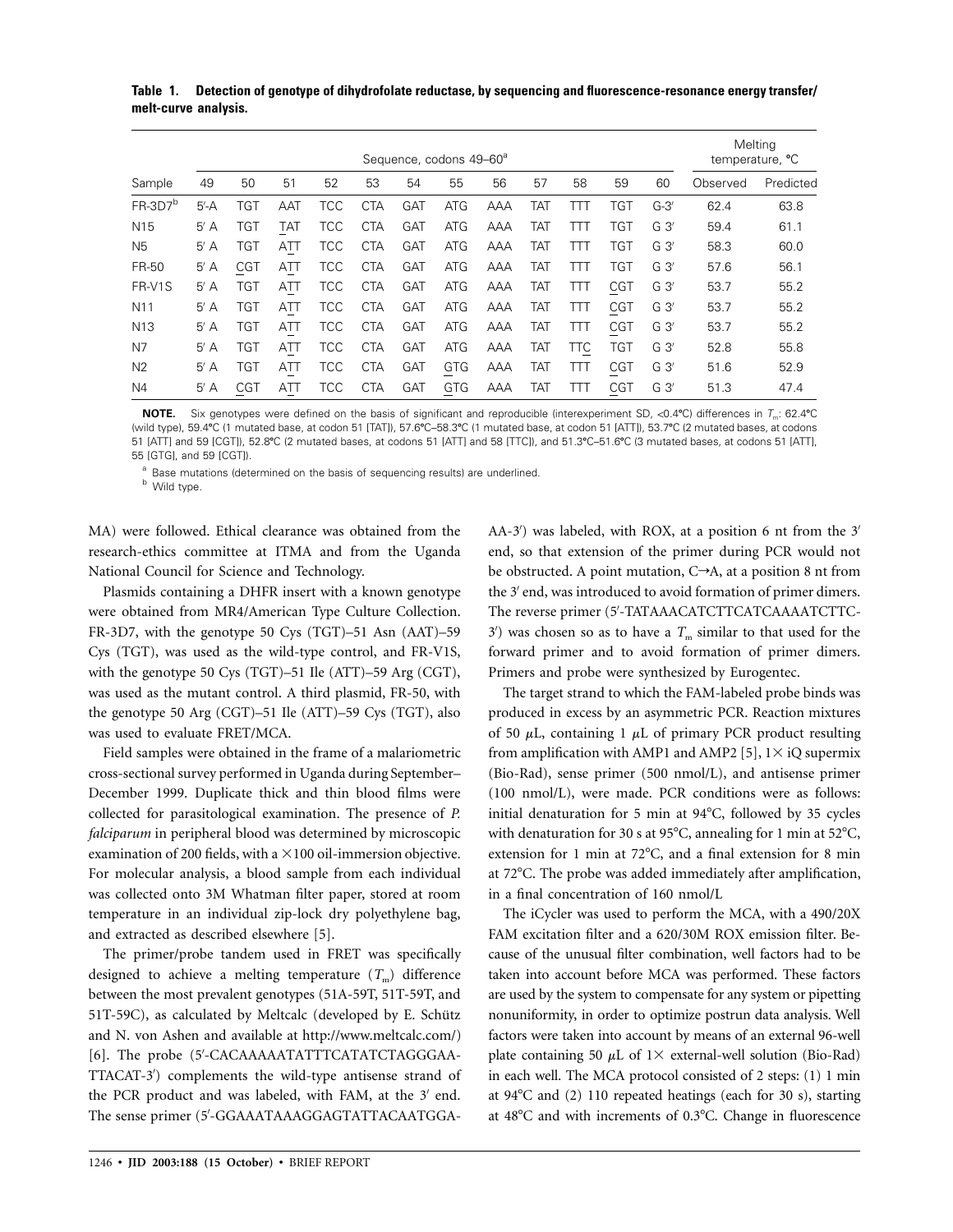

**Figure 1.** Fluorescence-resonance energy transfer/melt-curve analysis of the gene for *Plasmodium falciparum* dihydrofolate reductase. In all 4 panels, the thicker horizontal line denotes the threshold for background fluorescence, and the curve entirely below that thicker horizontal line denotes the results for the nontemplate control. dF/dT, fluorescence/temperature function. *A,* Cloned sequence variants, from lower to higher melting temperature: N2, 3 mutations (at codons 51 [ATT], 55 [GTG], and 59 [CGT]); FR-V1S, 2 mutations (at codons 51 [ATT] and 59 [CGT]); N5, 1 mutation (at codon 51 [ATT]); N15, 1 mutation (at codon 51 [TAT]); and FR-3D7 (wild type). *B* and *C,* Experimental mixtures of cloned sequences: *B,* 50% FR-V1S and 50% FR-50; *C,* 90% FR-V1S and 10% FR-50. *D,* Blood samples from patients with malaria, from lower to higher melting temperature: KH36, monoclonal, melting temperature of 53.7C for FR-V1S–like double mutant 51 (ATT) and 59 (CGT); KH100, monoclonal, melting temperature of 58.5C for N5-like single mutant 51 (ATT); and C32 *(curve with 2 peaks)*, biclonal, melting temperatures 61.8°C and 58°C, respectively, for wild type (FR-3D7 like) and single mutant 51 (ATT) (N5 like).

appears as a positive peak on a plot of the first negative derivative of the fluorescence/temperature function. All experiments using FRET/MCA were performed in triplicate, to ensure reproducibility. AS-PCR was performed as described elsewhere [5, 7].

## **RESULTS**

We targeted, in the DFHR gene, a small region (codons 50– 60) containing several mutations, with the 2 most important mutations being located in codons 51 ( $AAT\rightarrow ATT$ ) and 59  $(TGT \rightarrow CGT)$ , which have been reported to significantly increase in vitro resistance to pyrimethamine [8]. Our innovative FRET design involves (1) a sense primer labeled, with ROX (acceptor), near the  $3'$  end, and  $(2)$  an adjacent probe specific for wild-type DHFR, encompassing codons 50–60 and labeled, with FAM (donor), at the 3' end. The genotyping assay consists of 2 steps. The first step consists of a standard PCR using the ROX-labeled sense primer, which amplifies a 304-bp fragment of the *Plasmodium* DHFR gene. During this PCR, the product is labeled with ROX as the sense primer is extended. After amplification, the FAM-labeled probe hybridizes, and, as a result of FRET between the 2 fluorophores, ROX starts to emit

fluorescence. The second step consists of MCA of this probe/ amplicon hybrid, to differentiate, within the targeted region, the different genotypes of the PCR product. This was verified with reference plasmids and DHFR recombinant clones containing sequence variants encountered in field samples and submitted to bidirectional sequencing (table 1). The wild-type genotype showed the highest  $T_m$ ; for the other genotypes, the more mutations, the lower the  $T_m$  (figure 1A and table 1). Mutations in the penultimate base of the targeted region led to slight differences in  $T_m$  (e.g., note both the  $T_m$  for FR50 vs. that for N5 and the  $T_m$  for N4 vs. that for N2; table 1); hence, they were not considered for further genotyping. In total, 6 different genotypes could reproducibly be resolved (table 1).

We also performed stability calculations with the spreadsheet application Meltcalc running under Microsoft Excel 2000, to predict, with an error of  $\langle 2.4^{\circ} \text{C} \rangle$ , the  $T_{\text{m}}$  of oligonucleotide sequences with or without base-pair mismatches (table 1) [6]. The predicted  $T_m$ s match the observed  $T_m$ s—with the exception of clone N4, which is to be expected, because the influence of terminal and penultimate mismatches cannot be properly reflected by the thermodynamic model on which Meltcalc is based [6].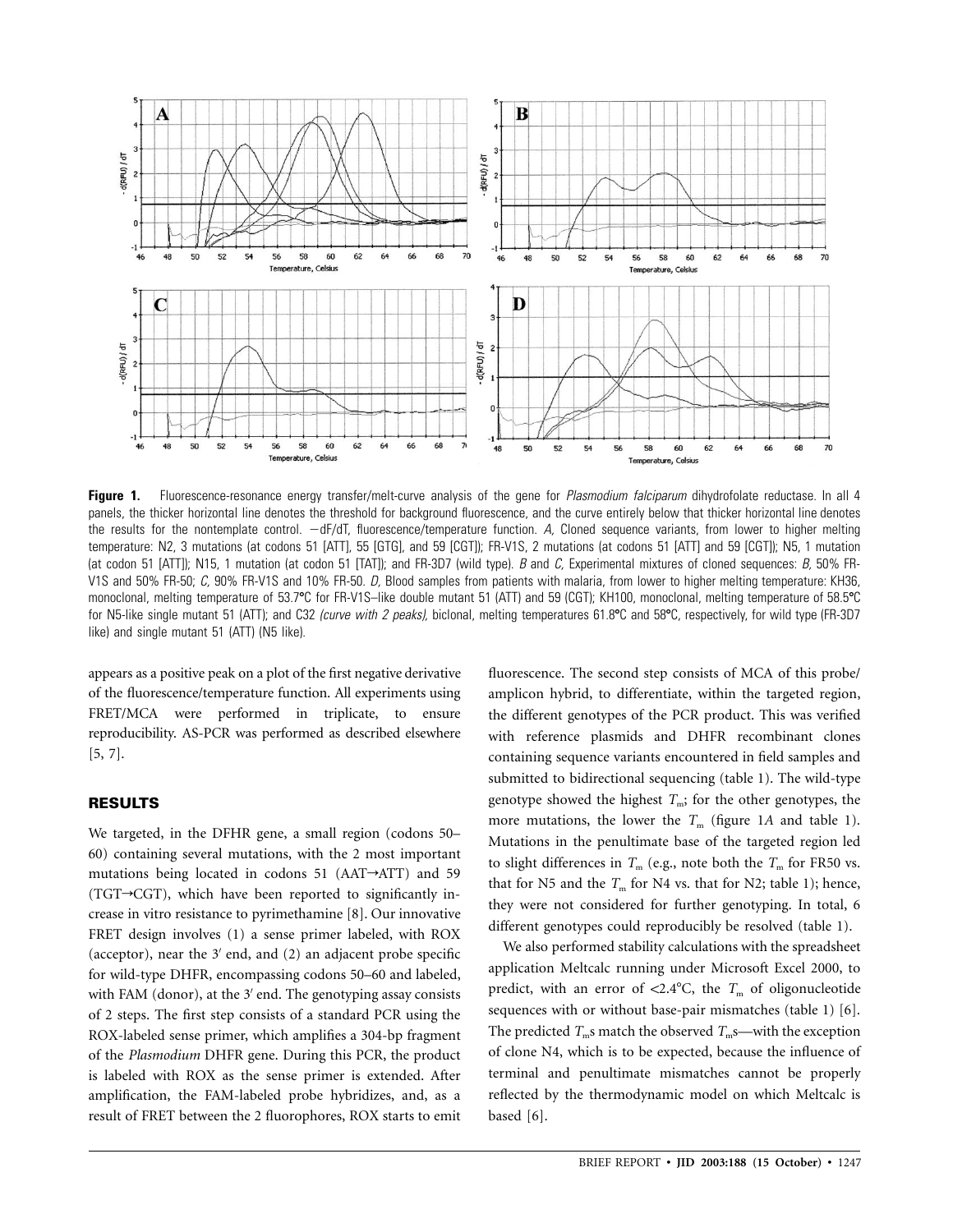To check whether the presence of different genotypes in a polyclonal infection can be detected and quantified, we tested experimental mixtures of plasmids containing either (1) 50% FR-V1S and 50% FR-50 or (2) 90% FR-V1S and 10% FR-50. The resulting melt curves clearly contain the 2 expected peaks that correspond to the 2 different genotypes, as is shown in figure 1*B* and *C;* the estimated percentage of each genotype in the mixture is represented by the area underneath the peak for that genotype.

Blood samples from 26 malarial infections were analyzed by FRET/MCA and AS-PCR, to characterize codons 51 and 59. The FRET/MCA assay resulted in clearly interpretable melt curves for all samples (see examples in figure 1*D*): 20 infections were typed as monoclonal, and 6 were typed as biclonal, with the range in the relative proportions of clones being 10/90–45/ 55; and comparison with the  $T<sub>m</sub>$  of reference DNA allowed the genotypes that were present to be identified as belonging to 1 of the 6 categories defined above. Interestingly, FRET/MCA typed fewer samples as polyclonal than did AS-PCR (12 vs. 26, respectively). We cannot exclude the possibility that our fluorogenic assay can miss clones that have frequencies of !10%. However, in light of the fact that AS-PCR is based on mispriming of the 3'-end primer, it seems more likely that AS-PCR resulted in false positives because of inadequate concentrations of template [9, 10]. We verified this in the present study by using 10-fold–dilution series of the reference recombinant clone FR-V1S, which contains a mutation at codon 51. Both wild-type and mutation AS-PCR for codon 51 gave positive results at high concentrations of DNA, whereas only mutation AS-PCR should give positive results for it. This finding proves that AS-PCR can result in false positives and that its reliability is indeed dependent on template concentration. FRET/MCA, on the other hand, identified codon 51 as containing a mutation (the expected genotype) in the entire 10-fold–dilution series, proving that the reliability of this assay is independent of template concentration (data not shown). Altogether, our results suggest that FRET/MCA is an adequate genotyping tool in monoclonal and polyclonal infections.

### **DISCUSSION**

A carefully scrutinized design of probes/primers is an absolute requirement for the successful development of a FRET/MCA assay. Fortunately, supporting software, such as Meltcalc, is now available, which allows the prediction of the outcome of a FRET/ MCA assay quite accurately before fluorogenic probes are purchased. Using this software, we developed a FRET/MCA assay that is innovative in several aspects. First, we demonstrated that a FRET/MCA assay can be performed successfully by use of a standard PCR cycler equipped with an optical module (such as Bio-Rad's iCycler). Thus far, most other FRET/MCA assays reported have used the LightCycler (Roche), which offers the advantage of rapid-cycle PCR but works with expensive capillaries and has low capacity [11]. Second, our assay did not use 2 adjacent fluorogenic probes, as do most reported FRET/ MCA assays, but a fluorogenic primer/probe pair. This type of design is particularly interesting for difficult genomes, such as the AT-rich *Plasmodium* genome, where it is not always possible to choose 2 adjacent probes with the  $5^{\circ}$ C–10 $^{\circ}$ C  $T_{\text{m}}$  difference that is required for a successful FRET/MCA [12]. Third, and most important, we have proven that FRET/MCA can verify whether point mutations in different codons of a gene are present within the same parasite clone: 6 different genotypes could be resolved. Furthermore, our assay permits the quantification of the different genotypes that may be present, without the drawbacks (e.g., dependence on template concentration) that are associated with techniques, such as AS-PCR, that are based on mispriming. In conclusion, FRET/MCA should open new doors in the research field of malaria and other infectious diseases, especially when polyclonal infections are present. The next challenge will be to expand this genotyping concept to the analysis of different gene loci.

#### **Acknowledgments**

We thank Marc Coosemans, Wim Van Bortel, and Jan Van den Abbeele for a critical reading of the manuscript. We are grateful to Bio-Rad and Eurogentec for their technical support.

#### **References**

- 1. Plowe CV, Djimde A, Wellems TE, Diop S, Kouriba B, Doumbo OK. Community pyrimethamine-sulfadoxine use and prevalence of resistant *Plasmodium falciparum* genotypes in Mali: a model for deterring resistance. Am J Trop Med Hyg **1996**; 55:467–71.
- 2. Arnot D. Unstable malaria in Sudan: the influence of the dry season: clone multiplicity of *Plasmodium falciparum* infections in individuals exposed to variable levels of disease transmission. Trans R Soc Trop Med Hyg **1998**; 92:580–5.
- 3. Wittwer CT, Hermann MG, Moss AA, Rasmussen RP. Continuous fluorescence monitoring of rapid cycle DNA amplification. Biotechniques **1997**; 22:130–1, 134–8.
- 4. Cardullo RA, Agrawal S, Flores C, Wamecnik PC, Wolf DE. Detection of nucleic acid hybridization by nonradiative fluorescence resonance energy transfer. Proc Natl Acad Sci USA **1988**; 85:8790–4.
- 5. Plowe CV, Djimde A, Bouare M, Doumbo O, Wellems TE. Pyrimethamine and proguanil resistance–conferring mutations in *Plasmodium falciparum* dihydrofolate reductase: polymerase chain reaction methods for surveillance in Africa. Am J Trop Med Hyg **1995**; 52:565–8.
- 6. Schütz E, von Ashen N. Spreadsheet software for thermodynamic melting point prediction of oligonucleotide hybridization with and without mismatches. Biotechniques **1999**; 27:1218–24.
- 7. Plowe CV, Cortese JF, Djimde A, et al. Mutations in *Plasmodium falciparum* dihydrofolate reductase and dihydropteroate synthase and epidemiologic patterns of pyrimethamine-sulfadoxine use and resistance. J Infect Dis **1997**; 176:1590–6.
- 8. Peterson DS, Milhous WK, Wellems TE. Molecular basis of differential